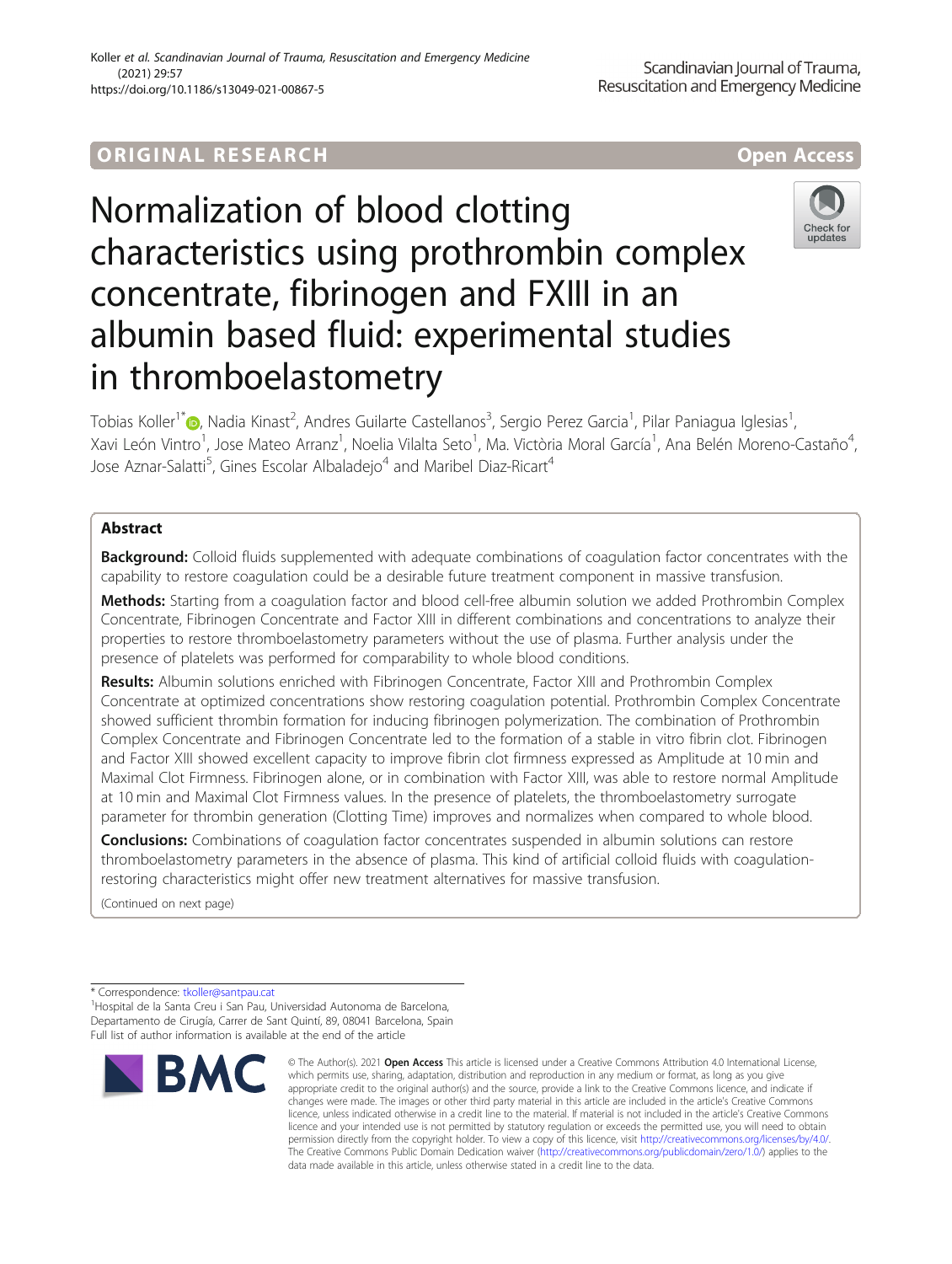(Continued from previous page)

Trial registration: Study registered at the institutional ethic committee "Institut de Recerca, Hospital Santa Creu i Sant Pau, with protocol number IIBSP-CFC-2013-165.

Keywords: Massive bleeding, Blood transfusion, Fibrinogen, Factor XIII, Prothrombin complex concentrate, Fluid therapy, Hemostatic resuscitation, Plasma substitutes

## Background

Massive bleeding can cause severe intravascular hypovolemia with significant hypoperfusion of peripheral tissues leading to life-threatening hemorrhagic shock. The correction of the underlying hypovolemic state with conventional resuscitation fluids like crystalloid or colloid solutions contributes to bleeding associated coagulopathies by dilution of plasma coagulation factors [[1\]](#page-9-0). Deterioration of physical clot strength and, in a later stage of prolonged bleeding, reduced thrombin generation potential are the principal coagulopathic patterns found when monitored by viscoelastic testing [\[2](#page-9-0)]. Viscoelastic testing, like rotational thromboelastometry (TEM), is frequently used as a point-of-care tool in severe bleeding, providing comprehensive information about the viscoelastic and temporal characteristics of blood clot formation [[3\]](#page-9-0). Thereby identified coagulopathies caused by single- or combined coagulation factor deficits are increasingly treated with coagulation factor concentrates (CFC), like Fibrinogen Concentrate (FC), Prothrombin Complex Concentrate (PCC) and Factor XIII Concentrate (FXIIIC) [\[4](#page-9-0)–[6\]](#page-9-0). The principle goal of CFC-based treatment strategies is to reduce transfusion rates of allogeneic blood products and adverse events associated with plasma transfusion [\[7](#page-9-0)]. There is growing scientific evidence that coagulation factor deficiencies in bleeding patients can be effectively and safely treated with CFCs with some studies showing better outcomes for CFCs when compared to plasma transfusion  $[8-10]$  $[8-10]$  $[8-10]$  $[8-10]$ . By contrast there is a certain paucity of high-quality evidence in favor of plasma, although plasma transfusion is still a widely accepted standard of trauma and non-trauma massive transfusion protocols [[11\]](#page-9-0). The high acceptance of plasma transfusion among many physicians might be explained, not only by its stabilizing effect on the coagulation system providing a close-to-physiological factor composition but also by its resuscitation fluid quality with good intravascular volume effects in patients with hemorrhagic shock. Currently, no alternative products are available which share these two characteristics with human plasma. Therefore, colloid fluids providing adequate intravascular volume effects combined with maintained hemostatic properties could be an interesting future treatment component in massive transfusion and damage control resuscitation, helping to reduce plasma transfusion and its associated side effects under maintenance of the stabilizing effects on coagulation and hemodynamics.

We hypothesized, that an optimized and well-balanced combination of different coagulation factors, reconstituted in an albumin-based carrier solution, would provide basic clotting characteristics with TEM responses compatible with whole blood if tested under the presence of platelets.

In this study, we used a thromboelastometric approach to analyze modifications of viscoelastic parameters in a plasma-, and blood cell-free environment. It is technically feasible to perform thromboelastometric analysis in such conditions, although this approach has been limited to its use in laboratory investigations [[12,](#page-9-0) [13\]](#page-9-0).

## Methods

## Experimental design

This study (protocol number IIBSP-CFC-2013-165) was designed to explore in vitro the capability of CFCs to restore coagulation properties. A series of experimental studies were performed to define the optimal factor concentrations of such coagulation resuscitating fluid (CRF). Starting from a coagulation factor and blood cell-free solution of 5% human albumin we added PCC, FC and FXIIIC in different combinations and concentrations to analyze their properties to restore thromboelastometric parameters without the use of plasma. The optimal CFC composition was further analyzed under the presence of platelets to improve comparability to whole blood conditions.

All coagulation factors – fibrinogen (FGN), factor XIII (FXIII) and prothrombin complex (PC) factors II, VII, IX and X - were derived from commercial CFCs (FC, FXIIIC and PCC). The optimal concentration of FGN and FXIII in CRF was determined by direct comparison to clot firmness parameters of plasma from an internal control group. The optimal concentration of PC coagulation factors was determined by the shortest obtained clotting time (CT) value. CRF was considered as having a coagulation restoring potential to allow consideration as plasma substitute, if thromboelastometric responses of the final CRF composition lay within the normal range for whole blood when tested in presence of platelets [\[14\]](#page-9-0).

## Plasma reference values for thromboelastometry parameters

TEM parameters were determined from plasma from healthy volunteers to define the reference range for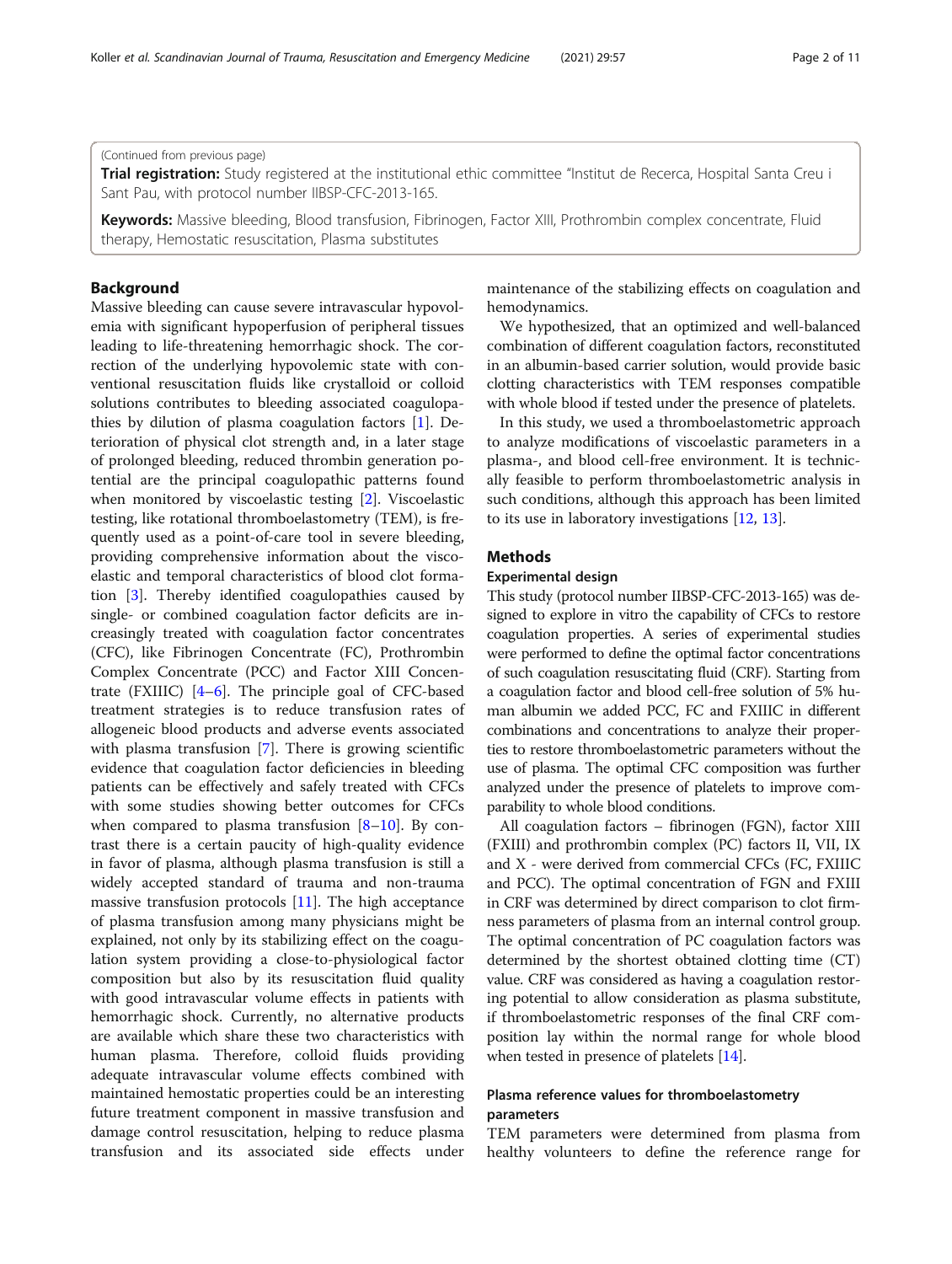clotting time (CT), the amplitude at 10 min (A10) and maximum clot firmness (MCF) under blood cell-free conditions. For this purpose, we collected blood samples from 33 healthy volunteers who had not taken medication affecting coagulation- or platelet-function in the last 10 days. A sample of 4.5 ml of blood was drawn from each donor in citrated tubes  $(0.12<sup>9</sup> M)$ and centrifuged at 3200 rpm for 25 min. Plasma supernatant was used for FIBTEM analysis. FIBTEM was used to minimize viscoelastic signals associated with residual platelets after centrifugation. The 95% confidence interval of the obtained values was defined as the reference range for plasma. The established reference ranges were later used for comparison with TEM responses of CRF samples to determine the optimized CRF factor concentration.

## Study samples

#### Composition of study samples

Study samples were composed of an artificial fluid solution (AFS) based on 5% human albumin together with different CFC combinations and concentrations. 20% human Albumin (Grifols®, Spain) was diluted with an isotonic, balanced, crystalloid solution (Viaflo Plasmalyte® 148, Baxter, Spain) to a final albumin concentration of 5% correspondent to high physiologic plasma concentrations for albumin. Calcium gluconate was added to achieve a physiological free ionized calcium concentration of 1.0–1.2 mmol/l. The solution was buffered with TRIS buffer (1 M) to a physiological pH range between 7.36–7.45. Electrolyte concentrations and pH were measured on the blood gas analyzer Radiometer®ABL 90 Flex to confirm the physiological composition of our stem solution.

All factor concentrates were provided by CSL Behring. The different coagulation factor concentrates (CFC) were reconstituted in stock solutions. PCC (Beriplex, CSL Behring GmbH, Germany), FC (Riastap, CSL Behring GmbH, Germany) and FXIIIC (Fibrogammin/Cluvot, CSL Behring GmbH, Germany) were used as CFCs for this in vitro analysis. The lyophilized proteins were reconstituted with the minimum amount of the accompanied provider's solution necessary for protein dissolving, resulting in final concentrations of 0.025 IU/μl for factor IX (FIX) as reference protein in PCC, 0.1 mg/μl for FGN, and 0.05 IU/μl for FXIII. High final protein concentrations in the stock solutions were necessary to avoid dilutional effects during the preparation of the final study samples. The stock solution was directly used or stored at − 70 °C for later use. The final composition of AFS free of proteins and blood cells was tested as a negative control with EXTEM and FIBTEM subtests as described in the thromboelastometry section.

## Preparation of study samples

Aliquots of the stock solution containing coagulation factors were added to the AFS within citrated tubes to reach the defined final factor concentration. The study samples were warmed to 37 °C in the provided warming chamber of the ROTEM® machine before testing.

## Variable CFC concentrations and platelet count

The effect of various combinations of CFC-derived coagulation factors suspended in AFS on their functional contribution to clot formation was evaluated by TEM. The study samples were distributed in different test series. Within the same test series the protein concentration of only one component (FGN, FXIII or PC), or platelet count, was gradually modified while the concentration of the other components was left unchanged. The protein concentration of PC used in our in vitro-experiments is provided as IU/ml referring to the underlying factor IX activity, being the PC reference protein. Three main series of tests were performed combining different CFC-derived proteins added to the AFS:

a) Increasing PC concentrations (0.05, 0.1, 0.25, 0.5, 1, 2 and  $4$  IU/ml) over a fixed FGN concentration of  $4$  g/l; b) Increasing FGN concentrations (0.5, 1, 2, 4, 8 and 12 g/l) over a fixed PC concentration of 1 IU/ml; c) Increasing FXIII concentrations  $(0.1, 0.5, 1, 2, 4$  and  $8$  IU/ml) over a fixed PC concentration of 1 IU/ml and a fixed FGN concentration of 4 g/l. Each concentration step of the changing factor component defined one study sample that was tested by TEM. The study samples were analyzed for viscoelastic properties with the FIBTEM-S subtest. A TEM response within the defined reference values (Table [1](#page-3-0)) for A10 and MCF derived from internal controls determined the optimal FGN and FXIII composition of the CRF. Combined FGN/FXIII preparations with TEM responses within the normal range for A10/ MCF were given priority to single factor preparations (FGN alone) for defining the final CRF composition. The shortest CT value obtained in a series with increasing PC concentrations defined the final PC concentration of CRF.

In a fourth test series the effect of platelets on samples containing the final CRF composition of PC (1 IU/ml), FGN (4 g/l) and FXIII (1 IU/ml) was evaluated adding an increasing number of washed platelets (12.5, 25, 50, 100, 200 and 400 platelets  $10^3$ /μl) obtained from healthy, non-medicated donors. The samples were analyzed with the FIBTEM-S and EXTEM-S subtests.

## Preparation of platelet suspensions

Blood was collected into citrate/phosphate/dextrose (final concentration of citrate of 19 mM) and centrifuged (120 x g for 15 min) to obtain platelet-rich plasma. Washed platelets were obtained by mixing PRP with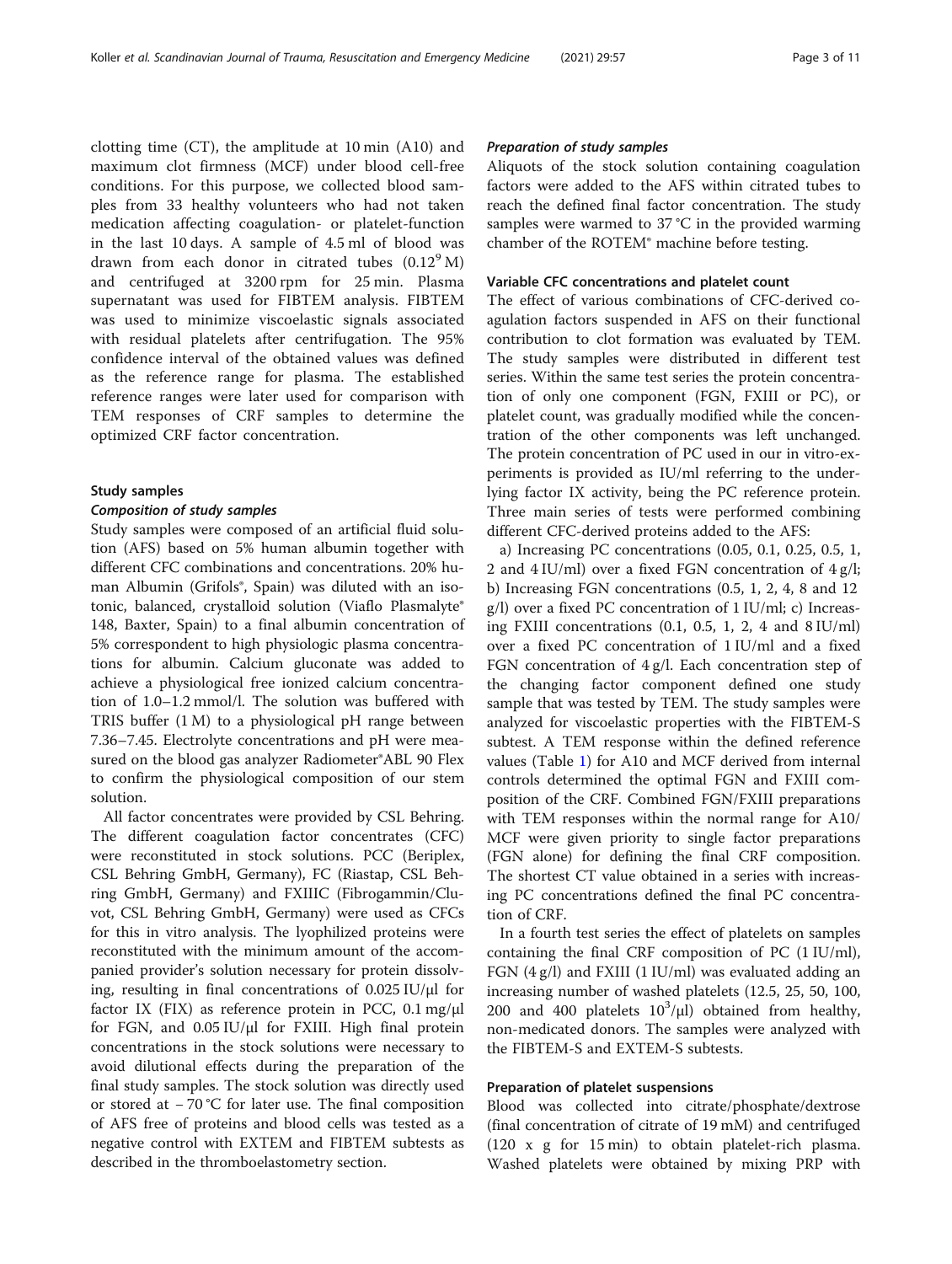<span id="page-3-0"></span>Table 1 Reference ranges for standard TEM parameters CT, A10, MCF. Reference ranges are presented for plasma and whole blood. Plasma ranges are derived from an internal control group. Values from an external control group from previous studies are also highlighted for comparison. Whole blood reference ranges are shown for comparison with TEM results of CRF under presence of platelets. The recommended treatment thresholds are presented to provide a clinical context of the obtained TEM results

| Reference ranges | Plasma (Internal control) <sup>a</sup> | Plasma (External control) <sup>p</sup> | Whole blood <sup>c</sup> | Treatment threshold <sup>d</sup> |  |  |
|------------------|----------------------------------------|----------------------------------------|--------------------------|----------------------------------|--|--|
| CT (sec)         | $47 - 54$                              | $53 - 71$                              | $42 - 74$                | > 80                             |  |  |
| $A10$ (mm)       | $17 - 24$                              | n.a.                                   | $43 - 65$                |                                  |  |  |
| $MCF$ ( $mm$ )   | $18 - 26$                              | $17 - 35$                              | $49 - 71$                | - 14                             |  |  |

<sup>a</sup> Values derived from fresh plasma from 33 healthy, non-medicated volunteers. Reference range corresponds to 95% confidence interval<br><sup>b</sup> Values derived from fresh plasma as published by Schörgenhofer et al. [13]

 $\text{c}$  Values derived from whole blood as published by Lang et al. [\[14](#page-9-0)]<br> $\text{d}$  Treatment thresholds for whole blood EXTEM-CT and whole blood FIBTEM-A10/MCF as published by

Schöchl and Schlimp [\[15\]](#page-9-0). and Ranucci et al. [\[16\]](#page-9-0)

equal volumes of citrate/acid citric/dextrose (93 mM sodium citrate, 7 mM acid citric, and 140 mM dextrose), pH 6.5 containing 5 mM adenosine and 3 mM theophylline (CCD–AT) [\[17\]](#page-9-0). The final pellet was resuspended in a Hanks' balanced salt solution (136.8 mM NaCl, 5.3 mM KCl, 0.6 mM Na2HPO4, 0.4 mM KH2PO4, 0.2 mM NaH2PO4-2H2O) supplemented with dextrose (2.7 mM) and NaHCO3 (4.1 mM), pH 7.2, and maintained for 50 min at 37 °C before experiments were performed. Concentrated washed platelets were added to the study samples to reach the established platelet counts.

## Thromboelastometry

TEM analysis was performed on the ROTEM® delta machine (Rotation Thromboelastometry, TEM International, Munich, Germany). Plastic cups were filled with 300 μl of pre-warmed (37 °C) solutions. FIBTEM-S/ EXTEM-S subtests were used providing extrinsic coagulation activation with/without cytochalasin-based deactivation of platelets. FIBTEM is essentially dependent on the FGN function. This test inhibits the platelet contribution to clot formation, leaving only the clotting proteins. Thus, one can observe the contribution of functional FGN to clot formation. A minimum of three independent measurements on different, freshly prepared samples were performed for each concentration step. Thromboelastometry measurements were performed immediately after combining the different protein and/or cellular components of the study samples. Standard TEM parameters were obtained for statistical analysis: CT, A 10, and MCF.

## Statistical analysis

The 95% confidential interval defined the normal range for the obtained TEM parameters of the internal control group: CT, A10, and MCF. Statistical analysis was performed on SAS® 9.3 Statistical Software. The correlation analysis of the collected data was performed on basis of a dispersion graph for illustrating values of TEM parameters in function of the corresponding dose. Linear correlation was analyzed on basis of the underlying dispersion graph. In the case of linear correlation the Pearson coefficient for linear correlation was applied. For interpreting our data  $p < 0.050.05$  were considered significant.

## Results

## Negative control of coagulation factor free AFS samples

No response was detected in FIBTEM or EXTEM subtests when performed on AFS that were not enriched with coagulation factors. The tests resulted in an infinite CT value and no clot formation could be detected.

## Normal range of plasma tested by TEM

The 95% confidence interval of the TEM parameters determined in 33 plasma samples of healthy volunteers was defined as the "normal range" for plasma. The results are summarized in Table 1 as "Internal Control". The upper limit of normal for CT in our internal control group was 53 s for EXTEM subtests and 54 s for FIB-TEM subtests. The obtained plasma reference range for A 10 and MCF was 17–24 mm and 18–26 mm, respectively. Previously published reference ranges for standard TEM parameters for plasma and whole blood and usually accepted treatment thresholds are shortly summarized in Table 1 for comparison [\[13](#page-9-0)–[16\]](#page-9-0).

## Combination of PC and FGN leads to fibrin clot formation in a plasma and platelet free environment

The combination of PC and FGN in an artificial colloid solution free from other blood components leads to the formation of a thromboelastometrically measurable fibrin clot. The formed fibrin clots were stable as no significant deterioration of its viscoelastic integrity was observed during the 60 min TEM response. Figure [1](#page-4-0) shows a typical TEM graph using a FGN concentration of 4 g/l and PC at 1 IU/ml (using the concentration of FIX as a reference). The viscoelastic properties of the tested fluids at this coagulation factor combination (CT  $117 \pm 20$  s, A10  $10.7 \pm 0.6$  mm, MCF  $12 \pm 1.7$  mm) were located outside the aspired, predefined normal values (Table 1), especially CT was considerably prolonged.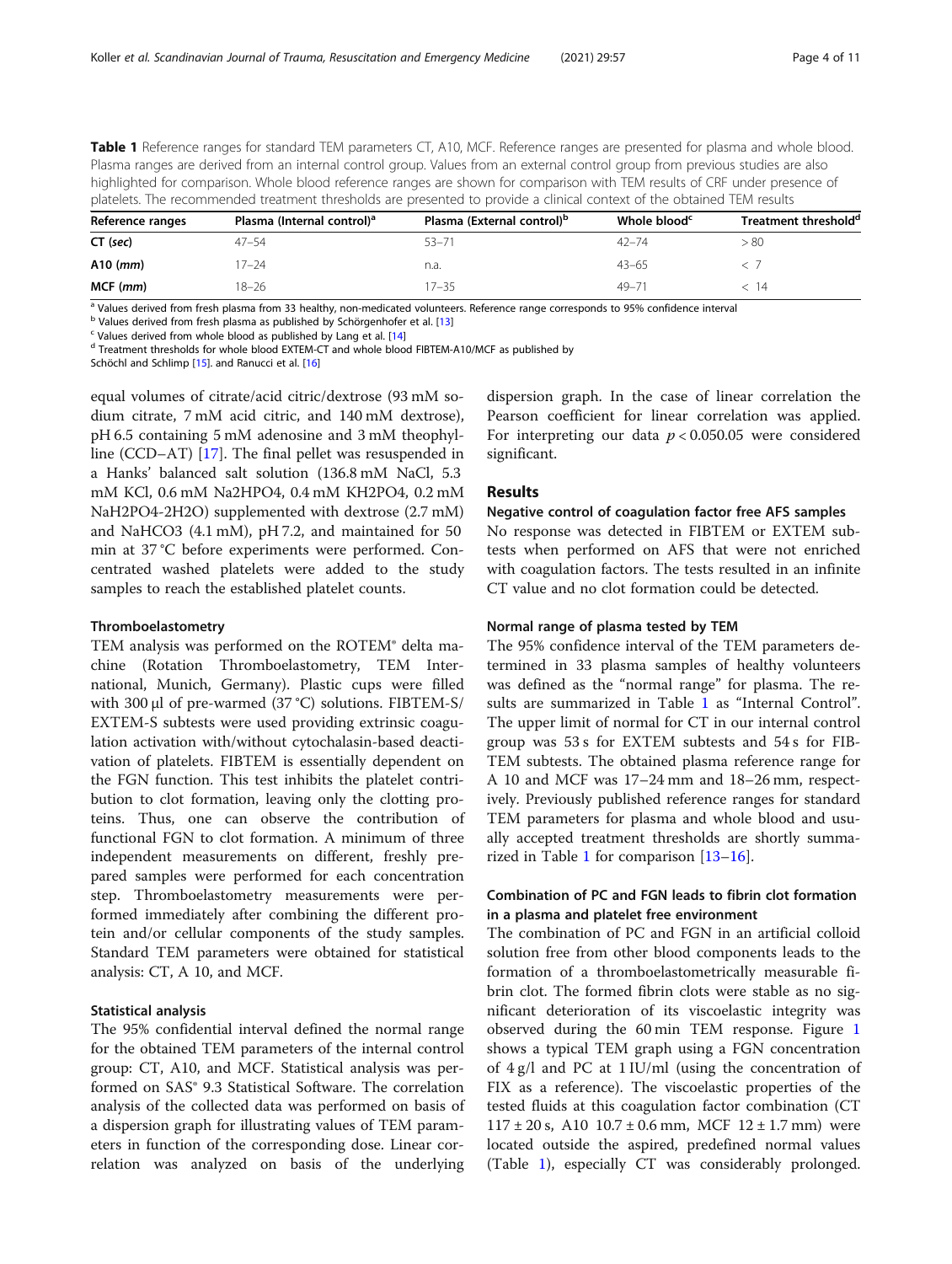<span id="page-4-0"></span>

a plasma and platelet free environment. Figure is representative for fibrin clot formation under a combination of PCC at 1 IU/ml with FGN at 4 g/l.

Fibrin formation was dependent on the presence of PC as negative controls without PC proteins ruled out spontaneous fibrin formation during TEM analysis.

## Increasing concentrations of PC caused progressive improvements in TEM parameters at a fixed FGN concentration of 4 g/l

As described in Table 2, a progressive shortening of CT was observed with increasing concentrations of PC. An inverse association between PC concentration and CT was observed within the 0.05–1 IU/ml concentration range with the shortest CT detected at a concentration of 1 IU/ml and an average CT of 117 s. This value was significantly prolonged when compared to the CT reference range of our internal control group, to external controls, and published treatment thresholds (Table [1](#page-3-0)). Higher PC concentrations (> 1 IU/ml) did not further shorten CT values. Even in very high concentrations like 4 IU/ml, CT did not further improve.

Effects of increasing concentrations of PC on fibrin clot strength measured by A 10 and MCF were less evident than those observed on CT. As shown in Table 2, a positive linear correlation between rising PC concentrations and thromboelastometry clot strength parameters was seen (Pearson correlation coefficient of rho = 0.65, 0.57 and *p*-values < 0.0013, 0.0063 for A10 and MCF respectively).

According to these data, a concentration of 1 IU/ml PC for the final CRF composition was determined.

## Rising FGN concentrations improved clot strength related parameters at a fixed PC concentration of 1 IU/ml

Based on the previous results, a fixed PC concentration of 1 IU/ml was chosen for this test series as it provided the shortest CT values in our model. As summarized in Table [3,](#page-5-0) a negative non-linear correlation was seen between increasing FGN concentrations and measured CT values. This effect was more pronounced in the lower FGN range between 0.5 and 2.0 g/l and became less significant with higher FGN concentrations above 2 g/l.

Moreover, FGN concentrations rising from 0.5 to 12 g/ l improved the TEM parameters that characterize the clot strength with a strong positive correlation between FGN concentrations and the corresponding TEM parameters (Pearson correlation coefficient of rho = 0.98 and p-values of < 0.0001 for both A10 and MCF respectively, Table [3](#page-5-0)). At a physiological FGN concentration of 4 g/l the measured TEM responses (11/12 mm for A 10/ MCF) were slightly below the desired TEM range of 17 mm. The final FGN concentration for CRF composition of 4 g/l was determined in synopsis with the results achieved in combination with FXIII.

## Increasing concentrations of FXIII (0.1, 0.5, 1, 2, 4, 8 IU/ml) enhanced clot strength at fixed concentrations of PC (1 IU/ml) and FGN (4 g/l)

Fixed concentrations of FGN (4 g/l) and PC (1 IU/ml) were used in this experimental setting. FXIII effects on fibrin clot strength were evaluated by A 10 and MCF. As shown in Table  $4$ , a moderate to high positive

Table 2 Analysis of viscoelastic parameters in albumin-based colloid solutions enriched with prothrombin complex concentrate (PCC) and fibrinogen (FGN). Different PCC concentrations (0.05, 0.1, 0.25, 0.5, 1, 2, 4 IU/ml) were combined with fixed fibrinogen (FGN) concentrations of 4 g/l. The albumin concentration was maintained stable at 5%. Negative controls on PCC-free solutions did not show any measurable ROTEM response (infinite CT). A minimum of three repeats for each concentration step was performed. The value in bold letters is prolonged (>80s) but still reflects the optimal PCC response for CRF composition

| Increasing PCC concentrations over FGN 4 g/l |             |             |               |               |                |              |                |
|----------------------------------------------|-------------|-------------|---------------|---------------|----------------|--------------|----------------|
| PCC conc. <sup>a</sup>                       | 0.05        | 0.1         | 0.25          | 0.5           |                |              | 4              |
| $CT^{b,*}$                                   | $613 + 251$ | $337 + 46$  | $216 + 50$    | $168 + 22$    | $117 \pm 20$   | $95 + 40$    | $115 \pm 18$   |
| $A10^{c,*}$                                  | $5.7 + 1.5$ | $6.3 + 1.5$ | $6.7 \pm 0.6$ | $8.3 \pm 1.5$ | $10.7 \pm 0.6$ | $14 + 4.3$   | $11.7 \pm 2.1$ |
| $MCF^{c,***}$                                | $6.3 + 1.5$ | $73 + 21$   | 7 + 1         | $9.3 + 2.3$   | $12 + 17$      | $14.3 + 4.9$ | $12 + 2.6$     |

 $*p < 0,0001$ , Pearson rho 0,9 for1/CT,  $**p = 0,0013$ , Pearson rho 0,65,  $***p = 0,0063$ , Pearson rho 0,57

<sup>a</sup>PCC concentrations in IU/ml refer to final factor IX concentrations as reference protein in this product

 $c$ A10 and MCF in mm. Mean values  $\pm$  SD

<sup>&</sup>lt;sup>b</sup>CT in seconds. Mean values ± SD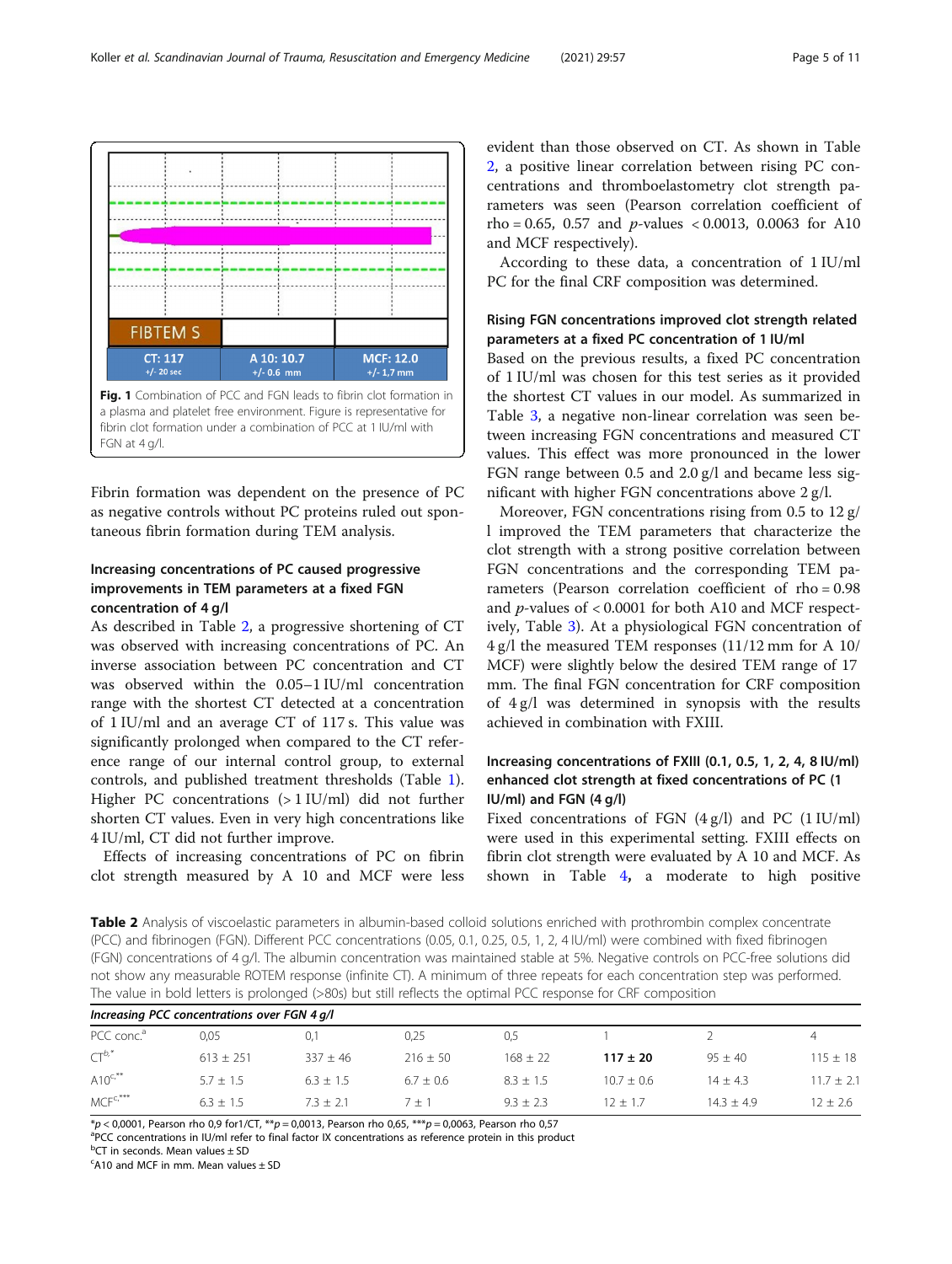<span id="page-5-0"></span>Table 3 Analysis of viscoelastic parameters in albumin-based colloid solutions enriched with fibrinogen (FGN) and prothrombin complex concentrate (PCC). Different FGN concentrations (0.5, 1, 2, 4, 8, 12 g/l) were combined with fixed PCC concentrations of 1 IU/ml. The albumin concentration was maintained stable at 5%. Negative controls on fibrinogen free solutions did not show any measurable ROTEM response (infinite CT). A minimum of three repeats for each concentration step was performed. The values in bold letters reflect the optimal FGN response for CRF composition

Increasing FGN concentrations over PCC 1 IU/ml FGN conc. <sup>a</sup> 0,5 1 2 **4** 8 12  $CT^{-b,*}$  4032 ± 620 ± 620 221 ± 90 117 ± 20 154 ± 27 198 ± 1 1949 A10<sup>c,\*\*</sup> n.a.  $2.7 \pm 0.6$   $3.6 \pm 0.6$  **10.7 ± 0.6**  $25.7 \pm 4.2$  47 ± 1.4 MCF<sup>c,\*\*\*</sup> n.a.  $3.7 \pm 0.6$   $3.3 \pm 0.6$  **12 ± 1.7**  $26.3 \pm 3.1$  49.5 ± 3.5

 $*p$  < 0,0001, Pearson rho 0,84 for 1/FGN,  $**p$  < 0,0001, Pearson rho 0,98,  $***p$  <

<sup>a</sup>FGN concentrations in g/l

b CT in seconds. Mean values ± SD

 $c$ A10 and MCF in mm. Mean values  $\pm$  SD

correlation was observed for the Pearson correlation coefficient between rising FXIII concentrations and A10 and MCF (*p*-values of 0.004 and 0.002, respectively). The previously observed TEM response at a FGN concentration of 4 g/l (MCF 12 mm) in a FXIII-free environment (MCF 12 mm), significantly improved to MCF of 24 mm by adding 1 IU/ml of FXIII, thus reaching the upper limit of our predefined range for normality. No additional effect or statistical correlations were observed for other tested TEM parameters (CT). According to the combined data on FGN and FXIII, final concentrations of 4 g/l for FGN and 1 IU/ml for FXIII were determined for further analysis of CRF under the presence of platelets.

## Platelets completely restore whole blood TEM parameters, including CT

The impact of increasing platelet counts (12.5, 25, 50, 100, 200,  $400 \times 10^3/\mu$ ) on various TEM parameters was

investigated under the previously established conditions using fixed CRF concentrations of PC (1 IU/ml), FXIII  $(1$  IU/ml) and FGN  $(4$  g/l) as this combination provided optimal values for CT and clot strength in TEM studies.

The presence of platelets (in the optimally designed CRF) significantly improved fibrin clot strength parameters assessed by A10 and MCF (Fig. [2](#page-6-0)a and b). A moderate to high positive correlation was observed between rising platelet concentrations and A10 and MCF measurements (Pearson correlation coefficient of rho = 0.89/ 0.86, respectively and  $p$ -values of 0.0001). Clot strength values reached the normal range for EXTEM whole blood under a minimum platelet concentration around  $100 \times 10^3$ /μl, as calculated from a regression analysis. No effect on clot strength was observed for platelets in the FIBTEM tests performed in parallel.

As shown in Fig. [2](#page-6-0)c, the presence of platelets (in the optimal CRF) shortened CT. A moderate to high negative correlation was observed with rising platelet concentrations and measured CT (Pearson correlation coefficient of rho =  $-0.80$ ,  $p < 0.0001$ ). TEM values reached normal whole blood CT values for EXTEM subtests under a minimum platelet concentration of around  $100 \times 10^3$ /μl.

As shown in Table [5,](#page-6-0) CRF at PC 1 IU/ml, FGN 4 g/l, FXIII 1 IU/ml reached TEM parameters comparable to whole blood EXTEM reference ranges when tested under the presence of  $100 \times 10^3/\mu$ l platelets.

## **Discussion**

Data from our in vitro study demonstrate that it is possible to restore coagulation properties by combining defined concentrations of coagulation factor concentrates in an albumin-based colloid solution. The viscoelastic clot formation parameters A 10 and MCF observed in CRF were comparable not only to human plasma, but also to whole blood under the presence of platelets. The surrogate parameter for thrombin generation, CT, was prolonged when compared to our internal control group,

Table 4 Analysis of viscoelastic parameters in albumin-based colloid solutions enriched with factor XIII (FXIII), prothrombin complex concentrate (PCC) and fibrinogen (FGN). Different FXIII concentrations (0.1, 0.5, 1, 2, 4, 8 IU/ml) were combined with fixed PCC and FGN concentrations of 1 IU/ml and 4 g/l, respectively. The albumin concentration was maintained stable at 5%. Negative controls for FXIII- free solutions are represented by the corresponding compositions shown in Tables [2](#page-4-0) and 3. A minimum of three repeats for each concentration step was performed. The values in bold letters reflect the optimal FXIII response for CRF composition

| Increasing FXIII concentrations over PCC 1 IU/ml and FGN 4 g/l |              |              |                  |                 |               |                  |
|----------------------------------------------------------------|--------------|--------------|------------------|-----------------|---------------|------------------|
| FXIII conc. <sup>a</sup>                                       | 0.1          | 0.5          |                  |                 | 4             |                  |
| $CT^{b,*}$                                                     | $123 + 12.7$ | $128 + 17.3$ | $135.3 \pm 12.7$ | $122.3 \pm 7.5$ | $133.5 + 29$  | $133.3 \pm 22.2$ |
| $A10^{c,*}$                                                    | $12.5 + 0.7$ | $16.3 + 1.5$ | $21.3 \pm 2.1$   | $74.3 + 7.3$    | $30.3 + 11.4$ | $30.7 + 9.9$     |
| $MCF^{c,***}$                                                  | $13.5 + 0.7$ | $187 + 21$   | $23.7 \pm 3.1$   | $26.7 + 4.6$    | $32.3 + 10.4$ | $35.7 + 12.4$    |

\*no correlation,  $**p = 0,004$ , Pearson rho 0,65,  $***p = 0,002$ , Pearson rho 0,69

FXIII concentrations in IU/ml

<sup>b</sup>CT in seconds. Mean values ± SD

 $c$ A10 and MCF in mm. Mean values  $\pm$  SD

<sup>0,0001,</sup> Pearson rho 0,98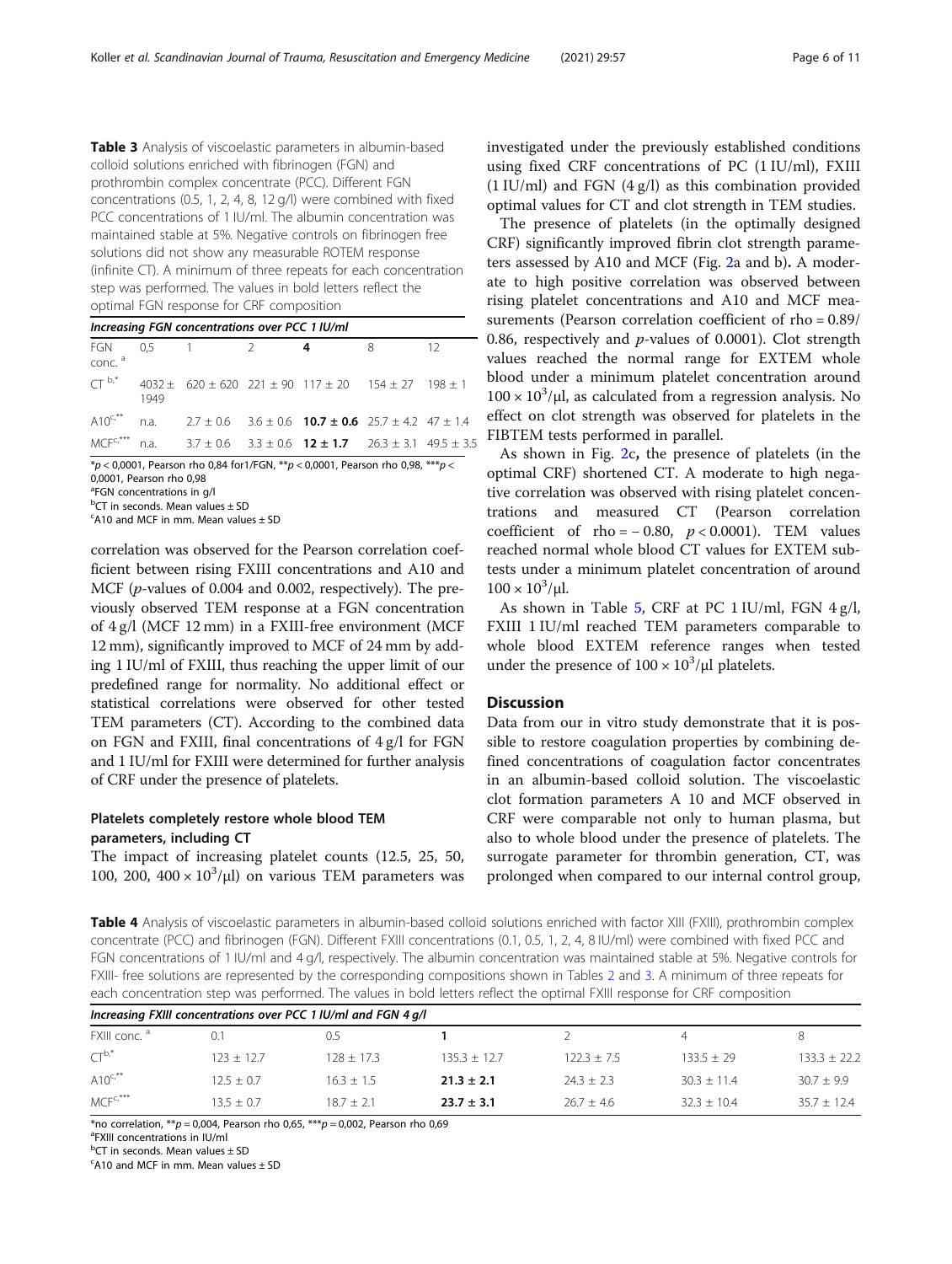<span id="page-6-0"></span>

but reached normal levels for whole blood when analyzed in presence of platelets at  $100 \times 10^3/\mu$ l [[14\]](#page-9-0). Fluid substitutes like CRF could be an interesting treatment option, with clinical indications comparable to those of fresh frozen plasma.

Massive bleeding, independent of its etiology (trauma, obstetrical or surgical), usually includes high ratio FFP transfusion guided by institutional massive transfusion protocols, based on a large body of evidence favoring plasma against coagulation factor-free resuscitation fluids [[11](#page-9-0), [18\]](#page-9-0). This hemostatic resuscitation concept, however, is insufficient to avoid massive transfusionassociated multifactor coagulopathies [\[19](#page-9-0)]. Factor containing fluids for volume therapy, like CRF, that are characterized by optimized viscoelastic properties could

Table 5 Comparison of whole blood reference ranges with TEM results for CRF under presence of  $100 \times 10^3 / \mu$ l platelets

|           | <b>WHOLE BLOOD</b> <sup>a</sup> | <b>CRF + PLATELETS</b> |
|-----------|---------------------------------|------------------------|
| CT(s)     | $42 - 74$                       | $74 +/- 5$             |
| A 10 (mm) | $43 - 65$                       | $45 +/-3$              |
| MCF (mm)  | $49 - 71$                       | $59 + / - 2$           |

<sup>a</sup> Whole blood reference ranges as published by Lang et al. [\[14](#page-9-0)]

be an appealing new treatment component. Additional point-of-care monitoring would still allow for goaldirected top-up corrections, but monitoring intensity could be reduced. Easy storage of the CRF components at 4 °C, immediate availability without thawing time, and the universal applicability, independent of blood group compatibility, could provide both logistic and clinical advantages of this new product compared to frozen plasma. The clinical indications for CRF administration could largely be analog to those of plasma, focusing on uncontrolled bleeding events related to multifactor deficiencies in hypovolemic patients, in which ongoing factor-free fluid therapy could cause further deterioration of the basic coagulation mechanisms. In these urgent scenarios CRF could provide shorter decision-totreatment times than those known for plasma transfusion. CRFs could easily be held available, independent of blood bank facilities, in all areas exposed to massive bleeding scenarios, like operating theatres, ICUs, delivery rooms, emergency departments and even in prehospital emergency- or military settings.

Future clinical studies in massive transfusion scenarios will have to show if substituting plasma by CRF is feasible and if equal efficacy in terms of hemodynamic and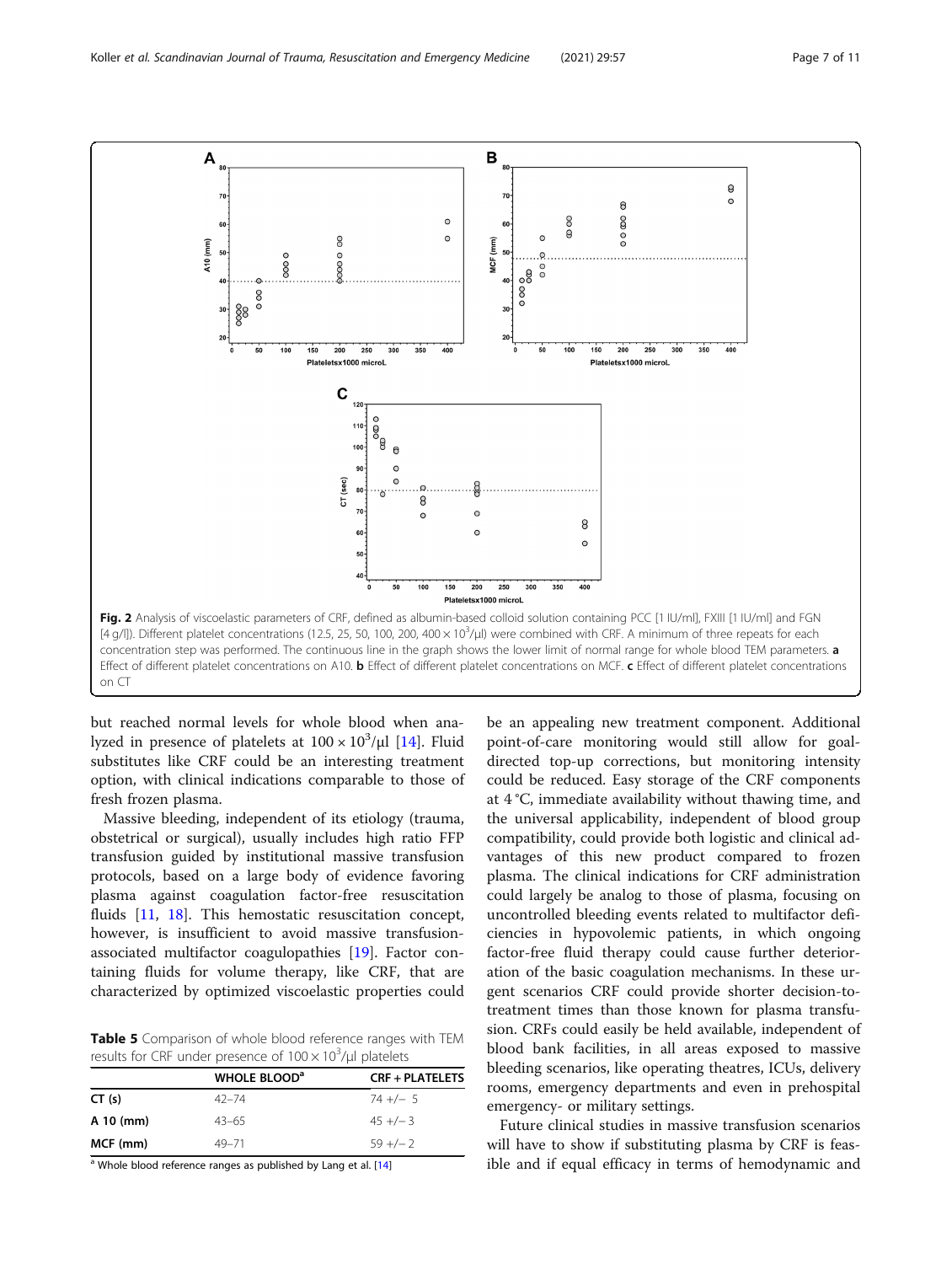coagulation stability will be provided. Furthermore clinical trials will have to show if plasma-specific adverse events like "transfusion-related acute lung injury (TRAL I)" or "transfusion-related immune modulation (TRIM)" would be less frequent under treatment of purified plasma-derived components like CFCs or albumin. It is not finally established from previous clinical studies, if the overall complication rate, especially when compared to solvent and detergent treated pooled plasma (S/D plasma), really results in a better safety profile for factor concentrates. Next to these still to be answered clinical issues, current prices for the final CRF components would imply a major economic obstacle for the implementation of this product into clinical routine, even if outcome superiority compared to plasma-based standard of care could be demonstrated in future clinical studies.

Human albumin 5% was chosen as carrier solution for the coagulation factor compound of our CRF for different reasons. First, colloids were favored against crystalloids, because accurately defined coagulation factor concentrations within a predefined volume of a resuscitation fluid would only make sense, if the underlying carrier showed adequate and sustained volume effects in the intravascular space. Second, the colloid should not interfere in a significant manner with the coagulation system. Although all colloid solutions show dilutional effects, albumin solutions, together with gelatins, seem to cause less colloid-specific, detrimental effects on platelet function or fibrin polymerization than other colloids, like dextrans, or starches [[20](#page-9-0), [21](#page-9-0)]. We preferred albumin against gelatins to optimize comparability to FFP in future trials. Experimental studies show that albuminbased colloid solutions provide stabilizing effects on the endothelial barrier and show intravascular plasma expander effects of nearly 100% [\[22,](#page-9-0) [23](#page-9-0)]. By contrast, no such effects on the endothelial barrier could be demonstrated for CFCs [[24\]](#page-10-0). The administration of wellbalanced coagulation factors in carrier solutions with constant intravascular volume effects might be a safe way to treat bleeding associated coagulopathies, as "overshot" peak plasma concentrations caused by the infusion of highly concentrated factor formulas (as under nondiluted CFC administration) would be avoided. The intravascular volume effect of colloidal resuscitation fluids seems to be context-sensitive and correlated to the integrity of the endothelial glycocalyx layer. There is growing evidence that in special clinical conditions like sepsis and trauma, characterized by elevated glycocalyx shedding rates, the volume expander rate of isooncotic colloids would be less than predicted. The underlying glycocalyx disruption seems to be partially driven by a "low-protein environment" caused by aggressive crystalloid or synthetical colloid fluid treatment. By contrast, protein containing resuscitation fluids like plasma or albumin-based colloids seem to provide protective effects against glycocalyx shedding. This albuminmediated protection of the glycocalyx layer is currently demonstrated in mostly preclinical, in-vitro studies, and it remains a matter to future studies if this translates into a clinically detectable advantage of albumin containing resuscitation fluids [\[25](#page-10-0), [26](#page-10-0)] .

Hemostasis is a result of coordinated interactions between platelets and coagulation mechanisms [\[27\]](#page-10-0). Coagulation mechanisms necessary for consolidation of platelet mediated primary hemostasis require a cascade of enzymatic reactions leading to the formation of fibrin [[15,](#page-9-0) [28,](#page-10-0) [29](#page-10-0)]. Results of the present study indicate that coagulation mechanisms can be reproduced using a restricted number of coagulation factors suspended in a neutral fluid. To our knowledge, this is the first experimental study that has been able to demonstrate that the combination of commercially available CFCs in an initial coagulation factor- and blood-cell-free solution leads to the formation of a stable in vitro fibrin clot. The initiation of the coagulation in this fluid requires the use of EXTEM or FIBTEM reagents whose components (calcium, phospholipids and tissue factor) would trigger the activation of the prothrombin complex coagulation factors VII, IX, X and II contained in commercial PCCs [\[6](#page-9-0)]. These coagulation factors lead to sufficient thrombin generation and warrant the basic activating mechanism of the coagulation system to sustain in vitro fibrin polymerization. FGN provides the structural clotting substrate supporting secondary hemostasis [\[30](#page-10-0)]. The necessary FGN concentration in CRF to reach normal TEM values (when combined with FXIII) was found in the range of physiological plasma concentrations, around 4 g/l for FGN and 0,5–1 IU/ml for FXIII. FXIII crosslinks fibrin, completing blood coagulation and protecting the hemostatic plug from the fibrinolytic activity at the clot formation site. In vitro studies demonstrated that supplementation with FXIIIC increases clot firmness assessed by TEM in perioperative patients with elevated FGN and reduced FXIII levels [[31](#page-10-0)]. However, in another in vitro model of massive transfusion in trauma, combination therapies with FC and fresh frozen plasma, but not FXIIIC, improved both coagulation kinetics and fibrin-based clot strength [\[32,](#page-10-0) [33](#page-10-0)]. Our present study indicates that increasing concentrations of FXIII enhance clot strength at fixed concentrations of PC (1 IU/ml) and FGN (4 g/l). Consistently, there is further evidence that FXIII deficiency will impair FGN function and fibrin formation, suggesting an inverse link between low FXIII levels and enhanced thrombin generation, modifying the structure-function relationship of fibrin to support hemostasis [[34\]](#page-10-0). Data derived from clinical studies propose maintenance of 50–60% of FXIII activity to avoid bleeding tendency in the perioperative setting [[35\]](#page-10-0).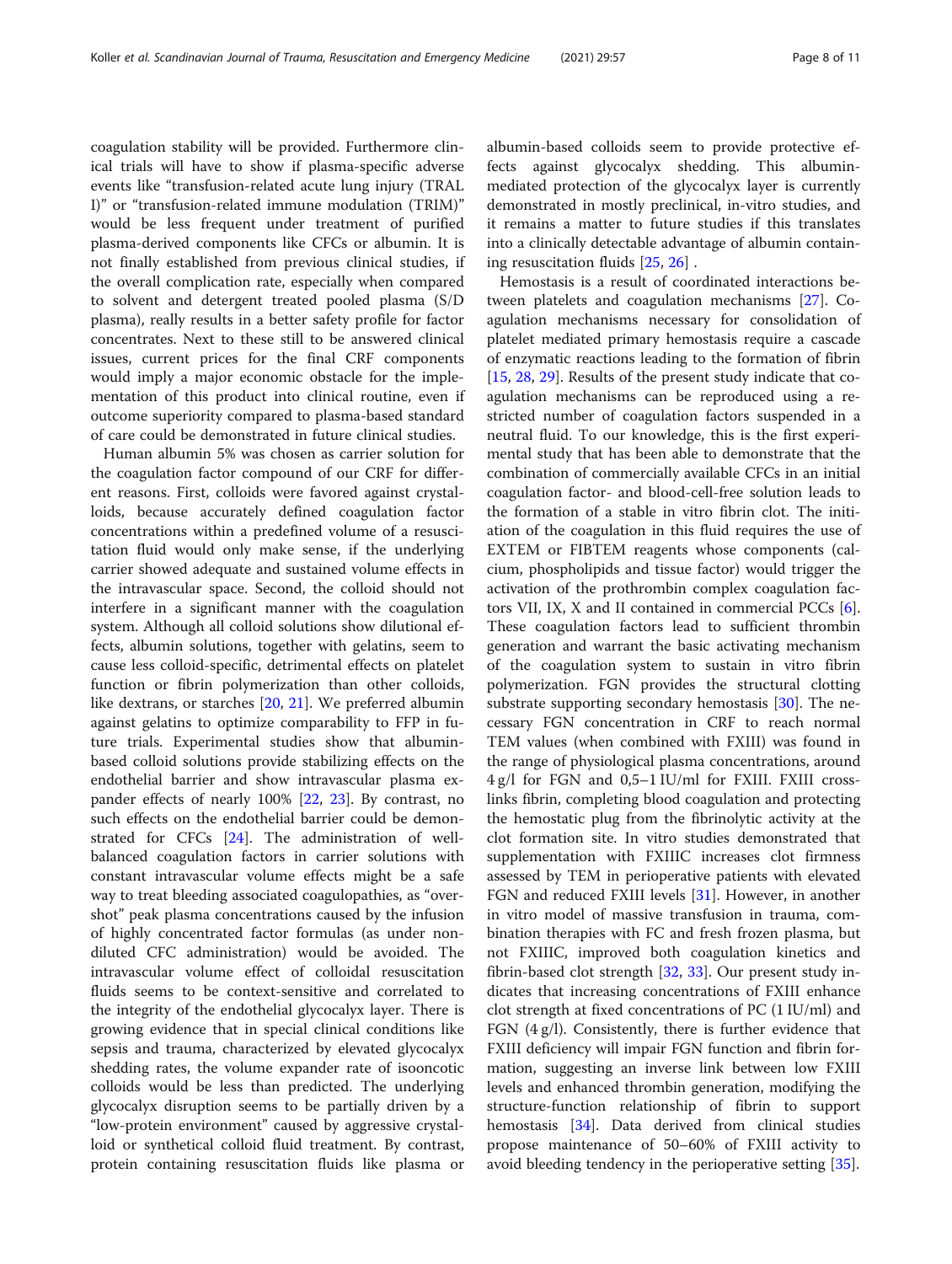CRF compositions without FXIII, yielding comparable clot strength in TEM when compared to our final composition, are possible from a theoretical point of view. We decided to add a purified source of FXIII to our final CRF composition despite the high potential of concentrate-derived FGN on viscoelastic clot strength to maintain a close-to-physiological factor composition.

The safe upper limit of FC treatment has not been precisely defined. It is currently suggested that plasma levels of FGN should reach 1.5 to 2 g/l in bleeding patients [[36\]](#page-10-0). There is a clear tendency, as reported in different guidelines, to recommend elevating plasma FGN in some clinical situations [\[8](#page-9-0), [37](#page-10-0), [38](#page-10-0)]. Taking into consideration the results of our TEM studies it may be difficult to maintain a well-balanced coagulation factor composition during a long-lasting, high-dynamic bleeding event if supplements are only point-of-care driven and punctual. In this context, a fixed ratio of clotting factors in CRFs administered under volume therapy could provide more balanced stability within the complex multifactor system of blood coagulation than single factor substitutes as proposed in current algorithms.

CT in TEM is partially dependent on thrombin generation. Direct anticoagulants reducing thrombin generation definitively prolong CT [[39\]](#page-10-0). Platelets contribute to enhance thrombin generation, accelerate CT, and increase MCF. Additionally, platelet phospholipids dramatically contribute to the amplification of coagulation mechanisms, thus potentiating thrombin generation and fibrin polymerization. Fibrin then interacts with activated platelets and plays a critical role in MCF. CT values of platelet-free CRF samples in our in-vitro experiments were significantly prolonged when compared to plasma CT levels of our internal control group. Several reasons may account for these findings:

First, our in vitro samples were completely free of any phospholipids or cell membrane fragments that could influence factor activation. Consequently, the addition of platelets to CRF containing 1 IU/ml PC, 4 g/l of FGN and 1 IU/ml FXIII leads to the normalization of CT and MCF. It could be assumed from our studies that, when combined with CRF, a platelet count around  $100 \times 10^3/$ μl should be required to fully reconstitute TEM parameters to levels observed in whole blood studies (see Fig. [2a](#page-6-0)-c). CT values above 80 s are considered to reflect pathological thrombin generation and are generally accepted as treatment threshold. CT values of CRF combined with platelets were significantly shorter than this generally recommended treatment thresholds [[15](#page-9-0)] (Tables [1](#page-3-0) and [5](#page-6-0)).

Second, the used PCC in our experiments contains heparin. Other study groups previously reported about CT sensitivity of extrinsically activated TEM tests [\[40](#page-10-0)]. It is questionable if this phenomenon has any clinical

relevance. The currently scientific rationale rather suggests that PCCs might be associated to overshot thrombin generation with the potential to induce disseminated intravascular coagulation and that Antithrombin III supplements might mitigate this potentially dangerous adverse effect [[41\]](#page-10-0). The complete absence of antithrombin in the final CRF composition is a major limitation of our experiments and the effects of PCC supplements in clinical situations with reduced antithrombin levels will have to be analyzed in future trials.

A further limitation of our experimental studies is the complete absence of red blood cells. Red blood cells seem to exert a more important role in primary hemostasis, whereas their modulating effect on secondary hemostasis seems to be negligible  $[13]$  $[13]$ . The fact is that, viscoelastic studies can be reliably performed in plasma samples [[12,](#page-9-0) [13\]](#page-9-0). Surprisingly, an inverse relation between hematocrit and clot firmness was previously reported under experimental and clinical anemic conditions [[42\]](#page-10-0). We cannot rule out that the presence of red blood cells in our in vitro model could lead to a measurable reduction of clot firmness parameters. However, following reports of Schoergenhofer et al. [[13\]](#page-9-0) no effects on other TEM parameters should be expected under whole blood conditions. Under massive transfusion using CRF as a plasma substitute, transfusion of red blood cells would be an integral part of the clinical management to uphold an adequate amount of oxygen carriers within the circulating blood volume.

Altogether, the transfer of our data into a clinical context must therefore be done very carefully. All factor components of CRFs have previously been safely administered in loose compositions for the management of bleeding associated coagulopathy  $[43]$  $[43]$  $[43]$ . PCCs show a reliable safety profile and are now the treatment of choice for the emergency reversal of Vitamin K antagonists [[44](#page-10-0), [45\]](#page-10-0). Nevertheless, a careful assessment of the thrombogenic potential of fixed factor combinations for the treatment of a multiple factor deficit under massive bleeding will have to be performed in future studies.

## Conclusions

Coagulation factor concentrates suspended in albumin solutions have the potential to restore mechanisms of secondary hemostasis in the absence of any blood component, showing viscoelastic properties comparable to whole blood when tested in presence of platelets. Coagulation factor enriched albumin-based colloids could be a valuable tool to provide stable intravascular volume effects in hypovolemic conditions and to simultaneously maintain basic coagulation mechanisms. This could offer future alternatives to transfusion of fresh frozen plasma under resuscitation conditions.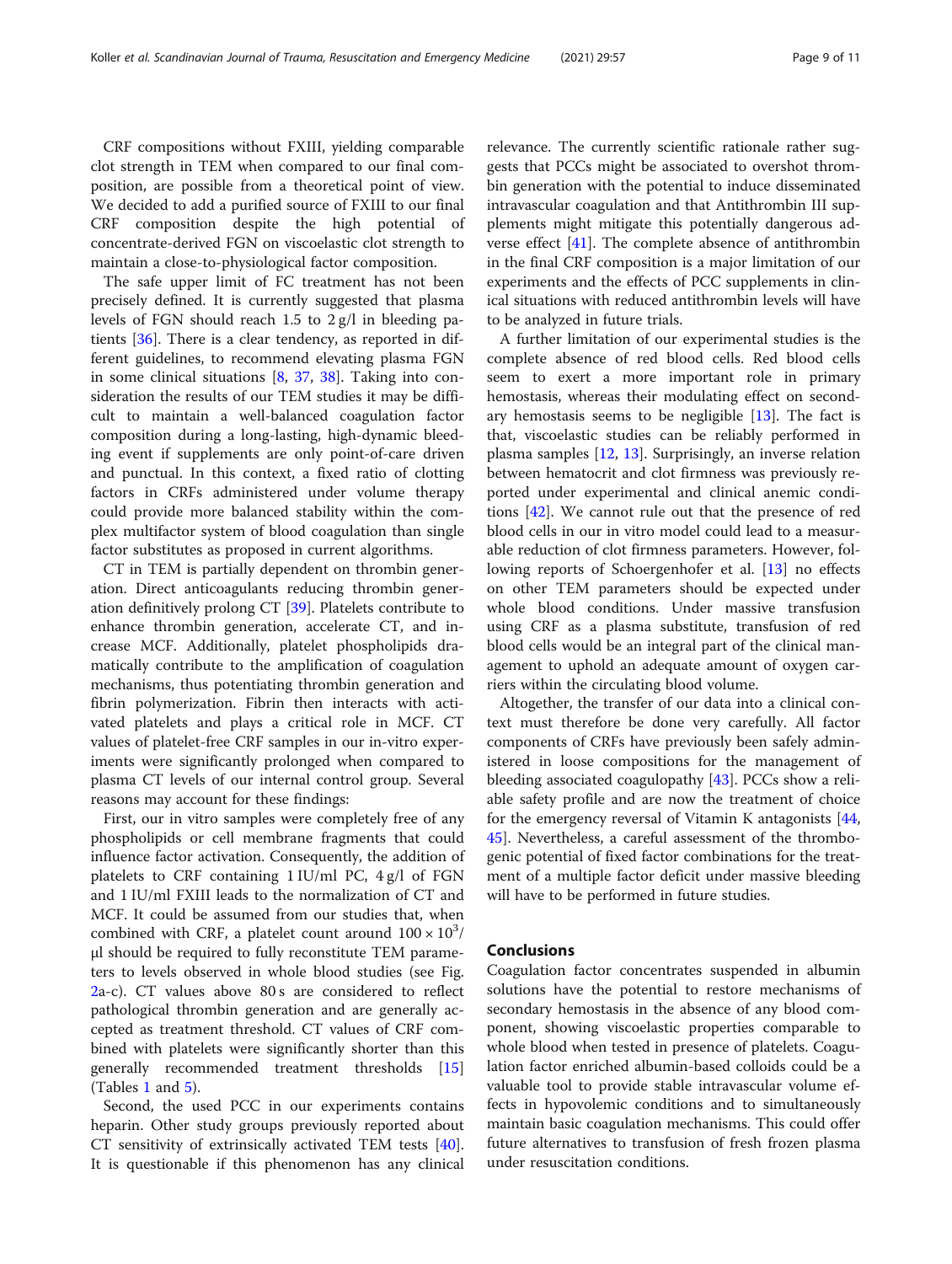## <span id="page-9-0"></span>Abbreviations

AFS: Artificial Fluid Solution; A10: Amplitude at 10 min; CFC: Coagulation Factor Concentrate; CRF: Coagulation Resuscitating Fluid; CT: Clotting Time; FC: Fibrinogen Concentrate; FGN: Fibrinogen; FXIII: Factor XIII; FXIIIC: Factor XIII Concentrate; MCF: Maximum Clot Firmness; PC: Prothrombin Complex; PCC: Prothrombin Complex Concentrate; TEM: Thromboelastometry

## Acknowledgements

Not applicable.

## Authors' contributions

TK designed the study. PP, JM, JA and VM reviewed the study protocol. TK, NK, AG, SP, NV and AM collected and assessed the experimental data. TK, GE and MD interpreted the data and drafted the manuscript. PP, JM, XL, AM and JA reviewed the manuscript and provided critical comments for the interpretation and discussion of the data. XL, TK and GE performed the statistical data interpretation. All authors read and approved the final manuscript.

#### Funding

This work was partially supported by the Spanish government grants: DTS16/ 00133, PIE15/00027 (ISCIII) and FIS PI19/00888, and the Catalan government (grant number SGR 675-2017, AGAUR) and by CSL Behring, which has also provided reagents for the experimental work.

#### Availability of data and materials

The dataset used and/or analysed during the current study are available from the corresponding author on reasonable request.

#### **Declarations**

#### Ethics approval and consent to participate

This study was approved by the Ethics Committee "Instituto de Recerca Hospital de la Santa Creu I Sant Pau" and registered under the protocol number IIBSP-CFC-2013-165.

Written informed consent was obtained from healthy volunteers before blood sample extraction.

#### Consent for publication

Not applicable.

#### Competing interests

Tobias Koller received a study grant from CSL Behring. Pilar Paniagua received lecture fees from CSL Behring. Jose Aznar-Salatti is working as CSL Behring Medical Affairs Manager at a Spanish Affiliate. The remaining authors have no conflict of interest to declare.

#### Author details

<sup>1</sup>Hospital de la Santa Creu i San Pau, Universidad Autonoma de Barcelona, Departamento de Cirugía, Carrer de Sant Quintí, 89, 08041 Barcelona, Spain. <sup>2</sup> Consorci Sanitari Alt Penedés-Garraf, Carrer de l'Espirall, s/n, Vilafranca del Penedés, Spain. <sup>3</sup>Hospital Mútua Terrassa, Plaça del Doctor Robert 5, 08221 Terrassa, Barcelona, Spain. <sup>4</sup>Hematopathology, Pathology Department, CDB, Hospital Clinic, IDIBAPS, University of Barcelona, Barcelona, Spain. <sup>5</sup>CSL Behring S.A, Barcelona, Spain.

## Received: 24 October 2020 Accepted: 15 March 2021 Published online: 09 April 2021

#### References

- 1. Hiippala S. Replacement of massive blood loss. Vox Sang. 1998;74(Suppl 2): 399–407. [https://doi.org/10.1111/j.1423-0410.1998.tb05449.x.](https://doi.org/10.1111/j.1423-0410.1998.tb05449.x)
- 2. Fenger-Eriksen C, Lindberg-Larsen M, Christensen AQ, Ingerslev J, Sorensen B. Fibrinogen concentrate substitution therapy in patients with massive haemorrhage and low plasma fibrinogen concentrations. Br J Anaesth. 2008;101(6):769–73. [https://doi.org/10.1093/bja/aen270.](https://doi.org/10.1093/bja/aen270)
- Whiting P, Al M, Westwood M, Ramos IC, Ryder S, Armstrong N, et al. Viscoelastic point-of-care testing to assist with the diagnosis, management and monitoring of haemostasis: a systematic review and cost-effectiveness analysis. Health Technol Asses. 2015;19(58):1–228, v-vi. [https://doi.org/10.331](https://doi.org/10.3310/hta19580) [0/hta19580.](https://doi.org/10.3310/hta19580)
- 4. Korte WC, Szadkowski C, Gahler A, Gabi K, Kownacki E, Eder M, et al. Factor XIII substitution in surgical cancer patients at high risk for intraoperative bleeding. Anesthesiology. 2009;110(2):239–45. [https://doi.org/10.1097/ALN.](https://doi.org/10.1097/ALN.0b013e318194b21e) [0b013e318194b21e](https://doi.org/10.1097/ALN.0b013e318194b21e).
- 5. Colomina MJ, Lobo AD, Garutti I, Gomez-Luque A, Llau JV, Pita E. Perioperative use of prothrombin complex concentrates. Minerva Anestesiol. 2012;78(3):358–68.
- 6. Cappabianca G, Mariscalco G, Biancari F, Maselli D, Papesso F, Cottini M, et al. Safety and efficacy of prothrombin complex concentrate as first-line treatment in bleeding after cardiac surgery. Crit Care. 2016;20(1):5.
- 7. Pandey S, Vyas GN. Adverse effects of plasma transfusion. Transfusion. 2012; 52(Suppl 1):65s–79s.
- 8. Ranucci M, Baryshnikova E, Crapelli GB, Rahe-Meyer N, Menicanti L, Frigiola A, Surgical Clinical Outcome REsearch (SCORE) Group. Randomized, doubleblinded, placebo-controlled trial of fibrinogen concentrate supplementation after complex cardiac surgery. J Am Heart Assoc. 2015;4(6):e002066. [https://](https://doi.org/10.1161/JAHA.115.002066) [doi.org/10.1161/JAHA.115.002066.](https://doi.org/10.1161/JAHA.115.002066)
- 9. Innerhofer P, Fries D, Mittermayr M, Innerhofer N, von Langen D, Hell T, et al. Reversal of trauma-induced coagulopathy using first-line coagulation factor concentrates or fresh frozen plasma (RETIC): a single-centre, parallelgroup, open-label, randomised trial. Lancet Haematol. 2017;3026(17):1–14.
- 10. van den Brink DP, Wirtz MR, Neto AS, Schochl H, Viersen V, Binnekade J, et al. Effectiveness of prothrombin complex concentrate for the treatment of bleeding: a systematic review and meta-analysis. J Thromb Haemost. 2020;18(10):2457–67. <https://doi.org/10.1111/jth.14991>.
- 11. Malone DL, Hess JR, Fingerhut A. Massive transfusion practices around the globe and a suggestion for a common massive transfusion protocol. J Trauma. 2006;60(6 Suppl):S91–6. [https://doi.org/10.1097/01.ta.0000199549.](https://doi.org/10.1097/01.ta.0000199549.80731.e6) [80731.e6.](https://doi.org/10.1097/01.ta.0000199549.80731.e6)
- 12. Whiting D, Di Nardo JA. TEG and ROTEM: technology and clinical applications. Am J Hematol. 2014;89(2):228–32. [https://doi.org/10.1002/a](https://doi.org/10.1002/ajh.23599) ih.23599.
- 13. Schoergenhofer C, Buchtele N, Schwameis M, Bartko J, Jilma B, Jilma-Stohlawetz P. The use of frozen plasma samples in thromboelastometry. Clin Exp Med. 2017;17(4):489–97. <https://doi.org/10.1007/s10238-017-0454-5>.
- 14. Lang T, Bauters A, Braun SL, Potzsch B, von Pape KW, Kolde HJ, et al. Multicentre investigation on reference ranges for ROTEM thromboelastometry. Blood Coagul Fibrinolysis. 2005;16(4):301–10. [https://doi.org/10.1097/01.mbc.](https://doi.org/10.1097/01.mbc.0000169225.31173.19) [0000169225.31173.19](https://doi.org/10.1097/01.mbc.0000169225.31173.19).
- 15. Schochl H, Schlimp CJ. Trauma bleeding management: the concept of goaldirected primary care. Anesth Analg. 2014;119(5):1064–73. [https://doi.org/1](https://doi.org/10.1213/ANE.0b013e318270a6f7) [0.1213/ANE.0b013e318270a6f7.](https://doi.org/10.1213/ANE.0b013e318270a6f7)
- 16. Ranucci M, Baryshnikova E. Fibrinogen supplementation after cardiac surgery: insights from the zero-plasma trial (ZEPLAST). Br J Anaesth. 2016; 116(5):618–23. <https://doi.org/10.1093/bja/aev539>.
- 17. Lopez-Vilchez I, Galan AM, Hernandez MR, Caballo C, Roque M, Diaz-Ricart M, White JG, Escolar G. Platelet-associated tissue factor enhances platelet reactivity and thrombin generation in experimental studies in vitro. Thromb Res. 2012;130(6):e294–300. [https://doi.org/10.1016/j.thromres.2012.10.003.](https://doi.org/10.1016/j.thromres.2012.10.003)
- 18. Sommer N, Schnuriger B, Candinas D, Haltmeier T. Massive transfusion protocols in nontrauma patients: a systematic review and meta-analysis. J Trauma Acute Care Surg. 2019;86(3):493–504. [https://doi.org/10.1097/TA.](https://doi.org/10.1097/TA.0000000000002101) [0000000000002101](https://doi.org/10.1097/TA.0000000000002101).
- 19. Khan S, Brohi K, Chana M, Raza I, Stanworth S, Gaarder C, Davenport R. Hemostatic resuscitation is neither hemostatic nor resuscitative in trauma hemorrhage. J Trauma Acute Care Surg. 2014;76(3):561–7; discussion 7-8. <https://doi.org/10.1097/TA.0000000000000146>.
- 20. Schlimp CJ, Cadamuro J, Solomon C, Redl H, Schochl H. The effect of fibrinogen concentrate and factor XIII on thromboelastometry in 33% diluted blood with albumin, gelatine, hydroxyethyl starch or saline in vitro. Blood Transfus. 2013;11(4):510–7. [https://doi.org/10.2450/2012.0171-12.](https://doi.org/10.2450/2012.0171-12)
- 21. Kozek-Langenecker SA. Fluids and coagulation. Curr Opin Crit Care. 2015; 21(4):285–91. <https://doi.org/10.1097/MCC.0000000000000219>.
- 22. Bansch P, Statkevicius S, Bentzer P. Plasma volume expansion with 5% albumin compared to Ringer's acetate during normal and increased microvascular permeability in the rat. Anesthesiology. 2014;121(4):817–24. [https://doi.org/10.1097/ALN.0000000000000363.](https://doi.org/10.1097/ALN.0000000000000363)
- 23. Zazzeron L, Gattinoni L, Caironi P. Role of albumin, starches and gelatins versus crystalloids in volume resuscitation of critically ill patients. Curr Opin Crit Care. 2016;22(5):428–36. [https://doi.org/10.1097/MCC.](https://doi.org/10.1097/MCC.0000000000000341) [0000000000000341](https://doi.org/10.1097/MCC.0000000000000341).